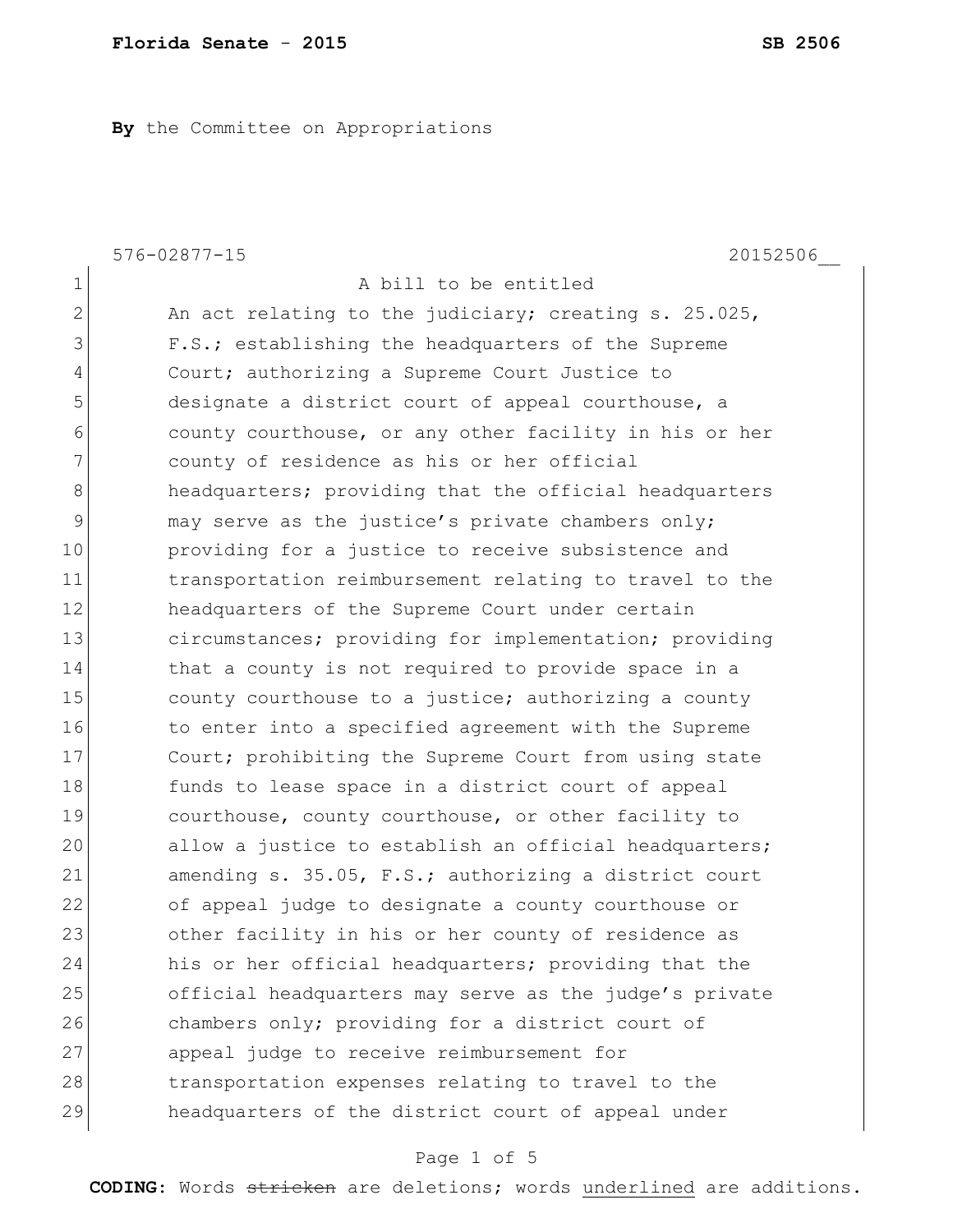|    | $576 - 02877 - 15$<br>20152506                                   |
|----|------------------------------------------------------------------|
| 30 | certain circumstances; providing for implementation;             |
| 31 | providing that a county is not required to provide               |
| 32 | space in a county courthouse to a district court of              |
| 33 | appeal judge; authorizing a county to enter into a               |
| 34 | specified agreement with a district court of appeal;             |
| 35 | prohibiting a district court of appeal from using                |
| 36 | state funds to lease space in a county courthouse or             |
| 37 | other facility to allow a judge to establish an                  |
| 38 | official headquarters; providing an effective date.              |
| 39 |                                                                  |
| 40 | Be It Enacted by the Legislature of the State of Florida:        |
| 41 |                                                                  |
| 42 | Section 1. Section 25.025, Florida Statutes, is created to       |
| 43 | read:                                                            |
| 44 | 25.025 Headquarters.-                                            |
| 45 | (1) The headquarters of the Supreme Court shall be the           |
| 46 | Supreme Court Building in the Second Judicial Circuit,           |
| 47 | Tallahassee, Leon County.                                        |
| 48 | (2) (a) Any Supreme Court Justice who permanently resides        |
| 49 | outside the Second Judicial Circuit may, if he or she so         |
| 50 | requests, designate a district court of appeal courthouse, a     |
| 51 | county courthouse, or any other appropriate facility in his or   |
| 52 | her county of residence as his or her official headquarters      |
| 53 | pursuant to s. 112.061. This official headquarters may serve as  |
| 54 | the justice's private chambers only.                             |
| 55 | (b) A justice who designates an official headquarters in         |
| 56 | his or her county of residence under this subsection is eligible |
| 57 | for subsistence at a rate to be established by the Chief Justice |
| 58 | for each day or partial day that the justice is at the           |

# Page 2 of 5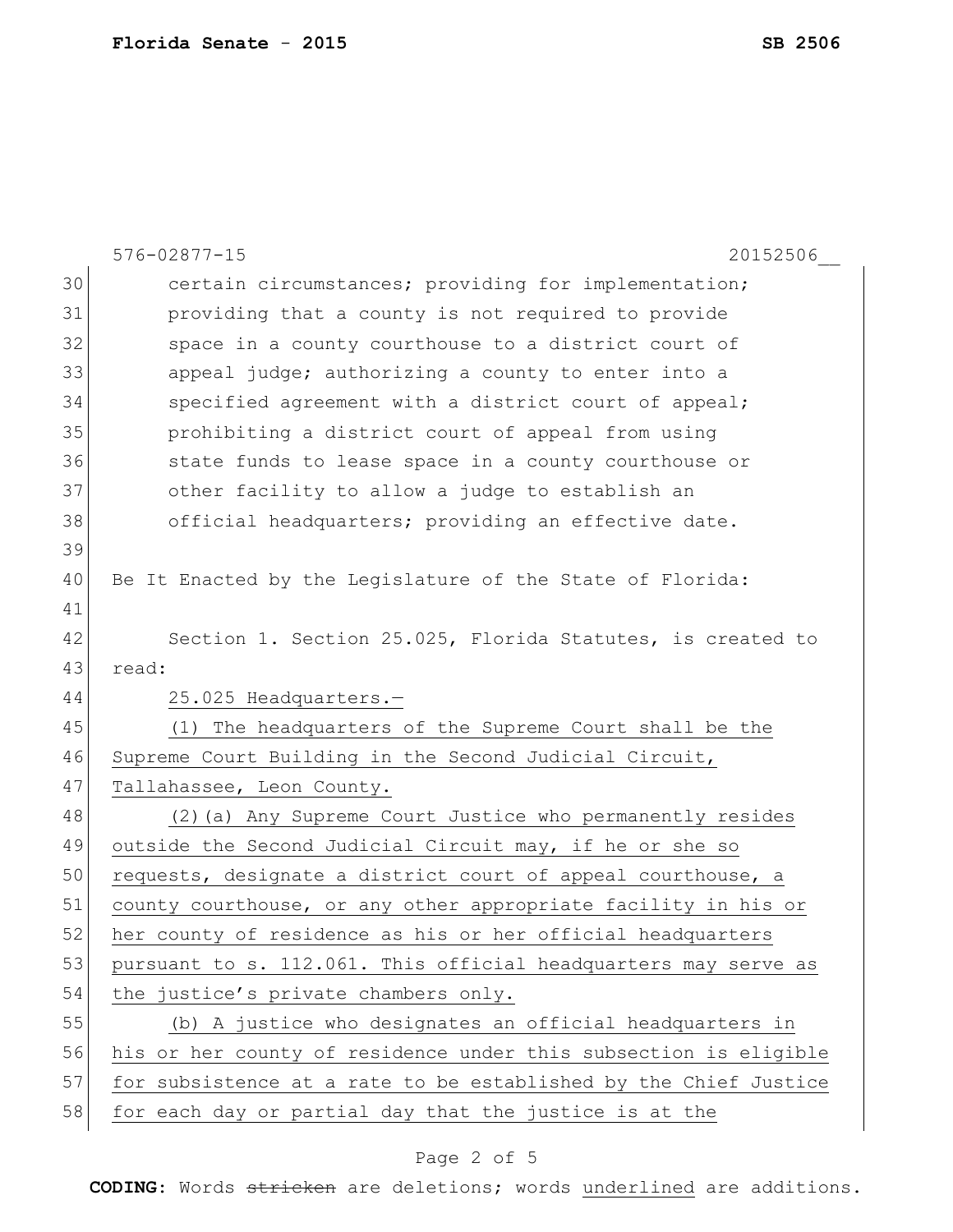|    | 576-02877-15<br>20152506                                         |
|----|------------------------------------------------------------------|
| 59 | headquarters of the Supreme Court for the conduct of the         |
| 60 | business of the Court; however, such amount may not exceed the   |
| 61 | amount allowed under s. 112.061(6). In addition to the           |
| 62 | subsistence allowance, a justice is eligible for reimbursement   |
| 63 | for transportation expenses as provided in s. $112.061(7)$ , for |
| 64 | travel between the justice's official headquarters and the       |
| 65 | headquarters of the Court for the conduct of the business of the |
| 66 | Court.                                                           |
| 67 | (c) Payment of subsistence and reimbursement for                 |
| 68 | transportation expenses relating to travel between a justice's   |
| 69 | official headquarters and the headquarters of the Court shall be |
| 70 | made to the extent appropriated funds are available, as          |
| 71 | determined by the Chief Justice.                                 |
| 72 | (3) The Marshal of the Supreme Court and the Office of the       |
| 73 | State Courts Administrator shall coordinate with each affected   |
| 74 | justice and other state and local officials as necessary to      |
| 75 | implement paragraph (2)(a).                                      |
| 76 | (4) (a) This section does not require a county to provide        |
| 77 | space in a county courthouse for a justice. A county may enter   |
| 78 | into an agreement with the Supreme Court governing the use of    |
| 79 | space in a county courthouse.                                    |
| 80 | (b) The Supreme Court may not use state funds to lease           |
| 81 | space in a district court of appeal courthouse, county           |
| 82 | courthouse, or other facility to allow a justice to establish an |
| 83 | official headquarters pursuant to subsection (2).                |
| 84 | Section 2. Subsections $(3)$ , $(4)$ , and $(5)$ are added to    |
| 85 | section 35.05, Florida Statutes, to read:                        |
| 86 | 35.05 Headquarters.-                                             |
| 87 | (3) (a) A district court of appeal judge who permanently         |
|    |                                                                  |

# Page 3 of 5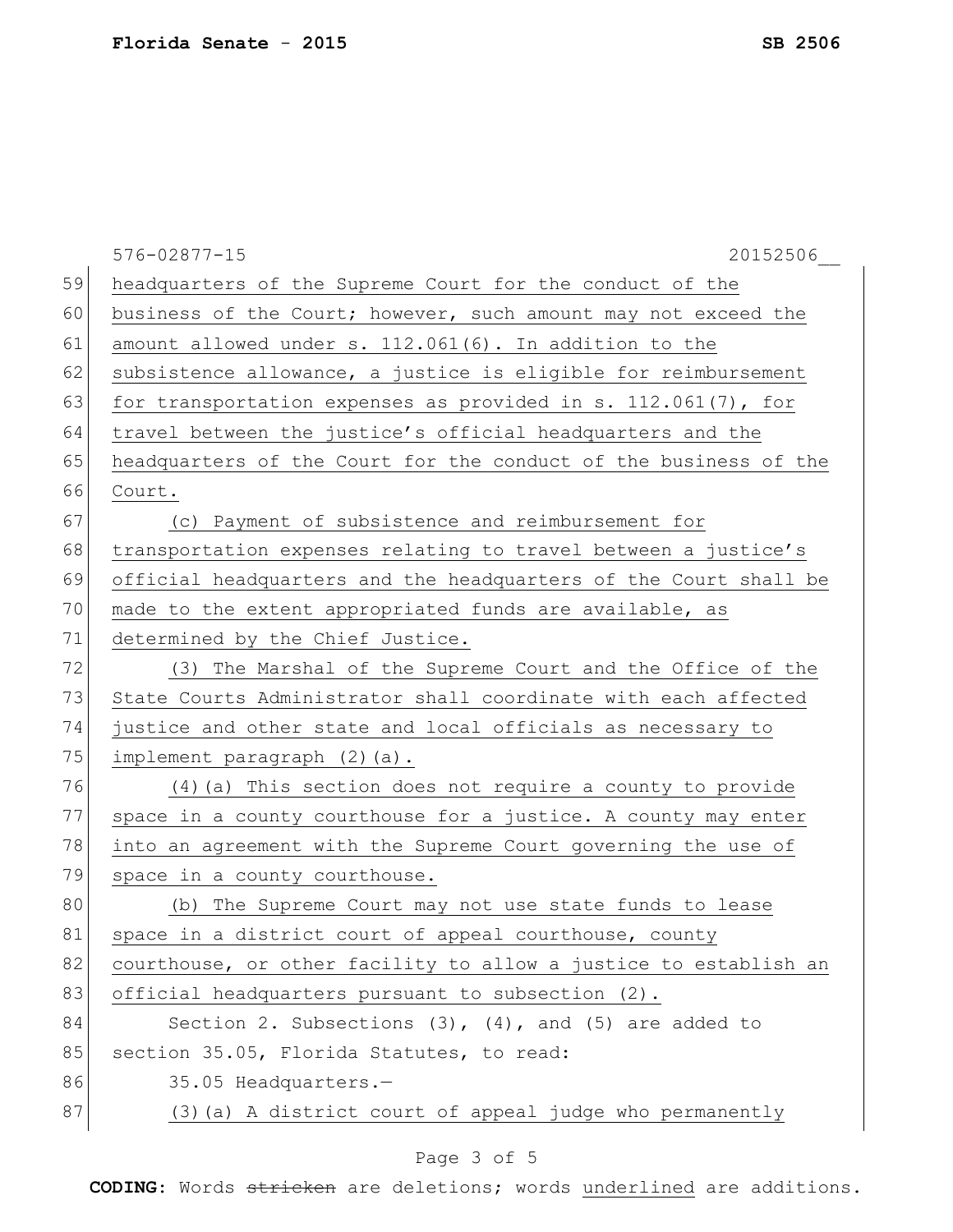|     | $576 - 02877 - 15$<br>20152506                                   |
|-----|------------------------------------------------------------------|
| 88  | resides outside the judicial circuit in which the headquarters   |
| 89  | or a branch of the court is located and whose residence is       |
| 90  | located more than 50 miles from the nearest facility of the      |
| 91  | court may, if he or she so requests, designate a county          |
| 92  | courthouse or other appropriate facility in his or her county of |
| 93  | residence as his or her official headquarters pursuant to s.     |
| 94  | 112.061. This official headquarters may serve as the judge's     |
| 95  | private chambers only.                                           |
| 96  | (b) A district court of appeal judge who designates an           |
| 97  | official headquarters in his or her county of residence under    |
| 98  | this subsection is eligible for reimbursement for transportation |
| 99  | expenses as provided in s. 112.061(7) for travel between the     |
| 100 | judge's official headquarters and the nearest headquarters of    |
| 101 | the court or a branch of the court for the conduct of the        |
| 102 | business of the court.                                           |
| 103 | (c) Reimbursement for transportation expenses relating to        |
| 104 | travel between a judge's official headquarters and the           |
| 105 | headquarters of the court or a branch of the court shall be made |
| 106 | to the extent appropriated funds are available, as determined by |
| 107 | the Chief Justice of the Supreme Court.                          |
| 108 | (4) The marshal of each district court of appeal and the         |
| 109 | Office of the State Courts Administrator shall coordinate with   |
| 110 | each affected district court of appeal judge and other state and |
| 111 | local officials as necessary to implement paragraph (3) (a).     |
| 112 | (5) (a) This section does not require a county to provide        |
| 113 | space in a county courthouse for a district court of appeal      |
| 114 | judge. A county may enter into an agreement with a district      |
| 115 | court of appeal governing the use of space in a county           |
| 116 | courthouse.                                                      |
|     |                                                                  |

# Page 4 of 5